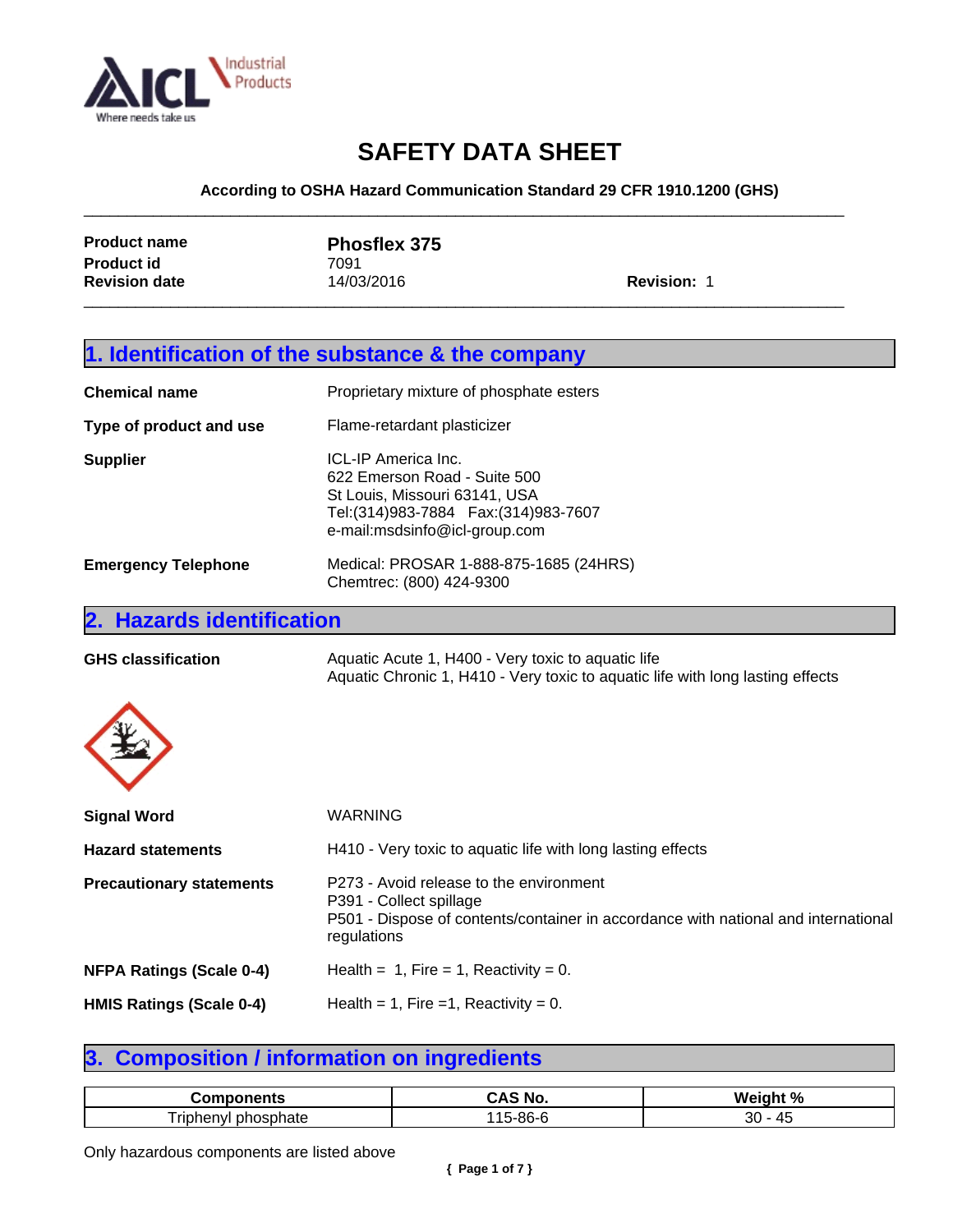| <b>SAFETY DATA SHEET</b>                                               |                    |  |
|------------------------------------------------------------------------|--------------------|--|
| According to OSHA Hazard Communication Standard 29 CFR 1910.1200 (GHS) |                    |  |
| Phosflex 375                                                           |                    |  |
| 7091                                                                   |                    |  |
| 14/03/2016                                                             | <b>Revision: 1</b> |  |
|                                                                        |                    |  |

| 4. First-aid measures |                                                                                                                                                                                                                          |
|-----------------------|--------------------------------------------------------------------------------------------------------------------------------------------------------------------------------------------------------------------------|
| Eye contact           | Holding the eyelids apart, flush eyes promptly with copious flowing water for at<br>least 20 minutes. Get medical attention immediately.                                                                                 |
| <b>Skin contact</b>   | Remove contaminated clothing. Wash skin thoroughly with mild soap and plenty of<br>water for at least 15 minutes. Wash clothing before reuse. Get medical attention if<br>irritation persists.                           |
| <b>Inhalation</b>     | In case of mist inhalation or breathing fumes released from heated material,<br>remove person to fresh air. Keep him quiet and warm. Apply artificial respiration if<br>necessary and get medical attention immediately. |
| Ingestion             | If swallowed, wash mouth thoroughly with plenty of water. Get medical attention<br>immediately.                                                                                                                          |
|                       | NOTE: Never give an unconscious person anything to drink                                                                                                                                                                 |
|                       |                                                                                                                                                                                                                          |

## **Most important symptoms and effects, acute or delayed**

None known

**Notes to the physician** Treat symptomatically and supportively.

No specific antidote.

# **5. Fire - fighting measures**

| Suitable extinguishing media          | Material is not combustible. Use extinguishing media appropriate to surrounding<br>fire conditions.                                                                                                     |
|---------------------------------------|---------------------------------------------------------------------------------------------------------------------------------------------------------------------------------------------------------|
| Unusual fire and explosion<br>hazards | When heated to decomposition, may release poisonous and corrosive fumes of<br>carbon dioxide, carbon monoxide and phosphorus oxides, The material is not<br>sensitive to ignition from static discharge |
| Fire fighting procedure               | Fire fighters should wear full protective clothing and self-contained breathing<br>apparatus (SCBA). Contain runoff to prevent entry into water or drainage systems.                                    |

# **6. Accidental release measures**

| <b>Personal precautions</b>      | Wear appropriate safety clothing and eye/face protection (see Section 8)                                                                                                                                      |
|----------------------------------|---------------------------------------------------------------------------------------------------------------------------------------------------------------------------------------------------------------|
| Methods for cleaning up          | Soak up with sand or other suitable absorbent and dispose of as solid waste.<br>Collect in suitable and properly labeled containers. Ventilate area and wash spill<br>site after material pickup is complete. |
| <b>Environmental precautions</b> | Prevent product from entering drains, ditches and rivers.                                                                                                                                                     |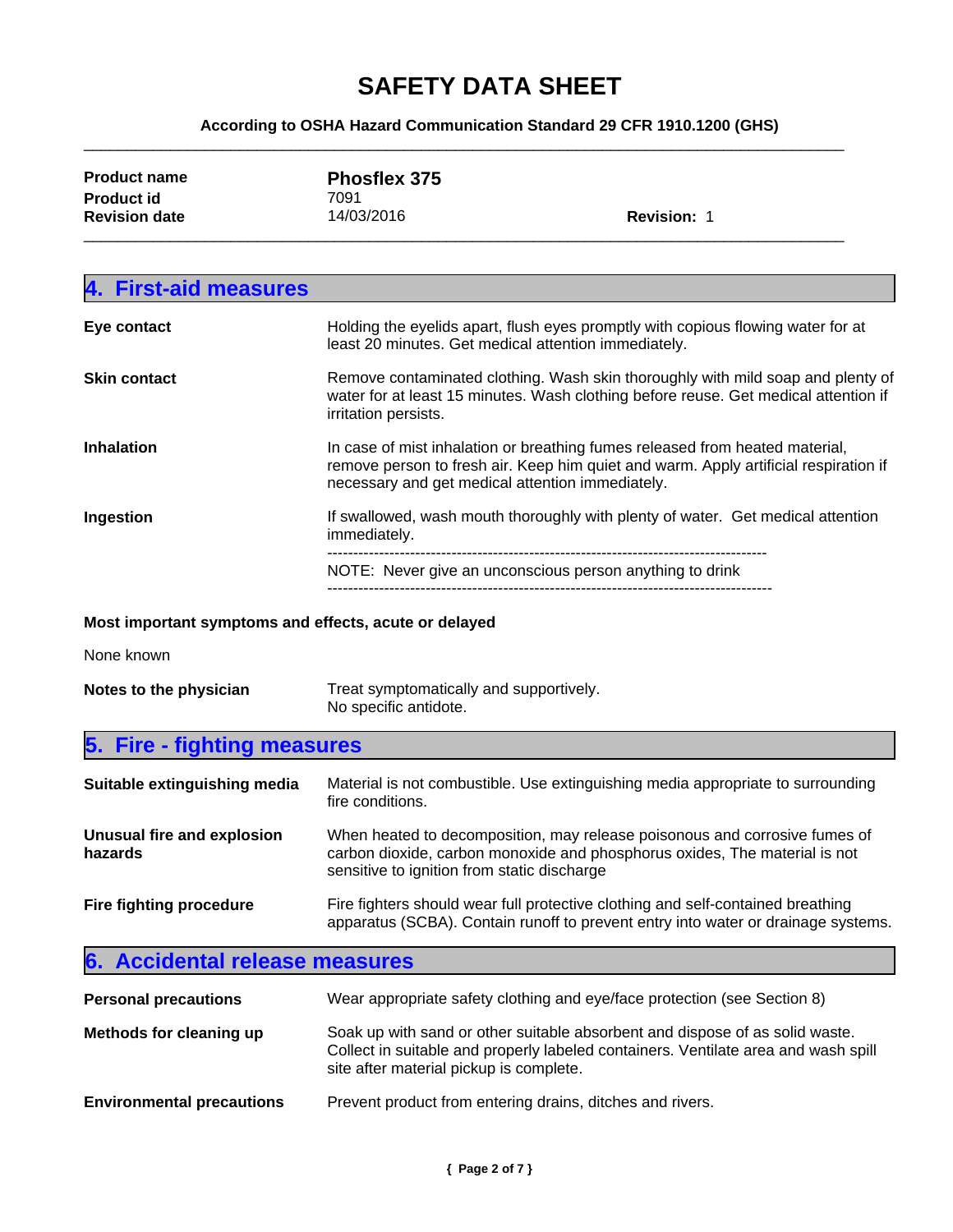|                                                                        | <b>SAFETY DATA SHEET</b> |                    |
|------------------------------------------------------------------------|--------------------------|--------------------|
| According to OSHA Hazard Communication Standard 29 CFR 1910.1200 (GHS) |                          |                    |
| <b>Product name</b>                                                    | Phosflex 375             |                    |
| <b>Product id</b>                                                      | 7091                     |                    |
| <b>Revision date</b>                                                   | 14/03/2016               | <b>Revision: 1</b> |
| 7. Handling and storage                                                |                          |                    |

Handling **Handling Avoid bodily contact. Keep containers tightly closed. Storage** Store in a dry, cool, well-ventilated area away from incompatible materials (see "materials to avoid"). Crystallizes at temperatures below 4.4°C (40°F). Maximum recommended storage temperature of 65°C (149°F)

# **8. Exposure controls / personal protection**

## **Exposure Limits :**

| <b>Components</b>               | <b>ACGIH-TLV Data</b>                                                                                     | <b>OSHA (PEL) Data</b> |
|---------------------------------|-----------------------------------------------------------------------------------------------------------|------------------------|
| Triphenyl phosphate<br>115-86-6 | $3$ mg/m <sup>3</sup>                                                                                     | $3 \text{ mg/m}^3$     |
| <b>Ventilation requirements</b> | Ventilation must be sufficient to maintain atmospheric concentration below<br>recommended exposure limit. |                        |

## **Personal protective equipment:**

| - Respiratory protection   | In case of insufficient ventilation wear suitable respiratory equipment.                                                                                                                           |
|----------------------------|----------------------------------------------------------------------------------------------------------------------------------------------------------------------------------------------------|
| - Hand protection          | Chemical safety gloves                                                                                                                                                                             |
| - Eye protection           | Chemical splash goggles and/or face shield if splash hazard exists                                                                                                                                 |
| - Skin and body protection | Body covering clothes and boots                                                                                                                                                                    |
| <b>Hygiene measures</b>    | Do not eat, smoke or drink where material is handled, processed or stored. Wash<br>hands thoroughly after handling and before eating or smoking. Safety shower and<br>eye bath should be provided. |

# **9. Physical and chemical properties**

| Appearance<br>Odor<br>рH<br><b>Melting point/range</b><br><b>Boiling point/range</b><br><b>Flash point</b><br>Evaporation rate (ether=1)<br><b>Flammable/Explosion limits</b><br>Vapor pressure<br>Vapor density<br>Solubility: | Clear, transparent liquid<br>None.<br>Not applicable<br>Not determined<br>Not determined<br>Not flammable<br>Not available<br>Not flammable/Not explosive<br>Not determined<br>Not available |
|---------------------------------------------------------------------------------------------------------------------------------------------------------------------------------------------------------------------------------|----------------------------------------------------------------------------------------------------------------------------------------------------------------------------------------------|
| - Solubility in water<br><b>Partition coefficient</b><br>(n-octanol/water)<br><b>Auto-ignition temperature</b><br><b>Decomposition temperature</b><br><b>Viscosity</b>                                                          | Not available<br>Not determined<br>Not self-ignitable<br>$>240^{\circ}$ C<br>48 mPa.s (25°C)                                                                                                 |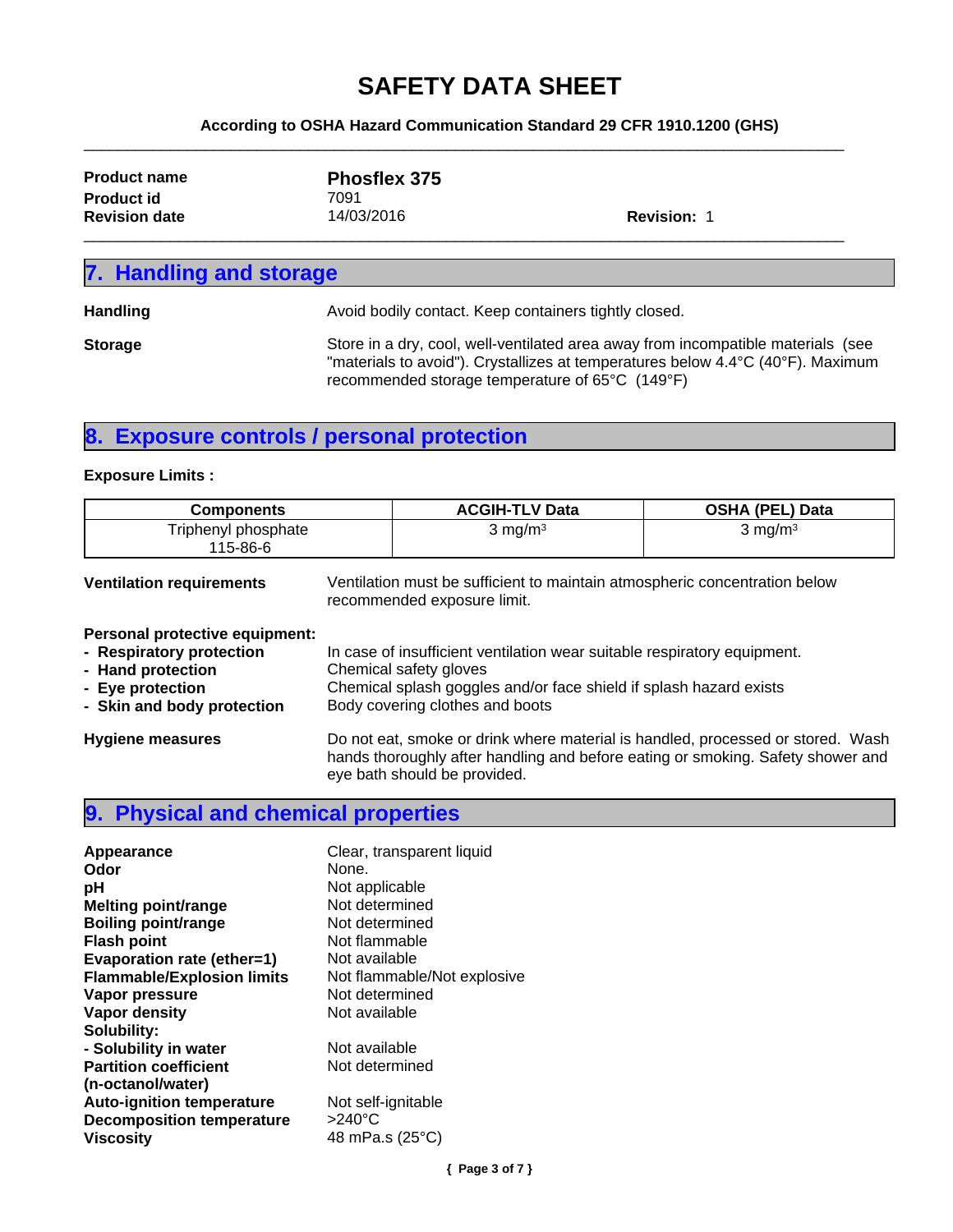| <b>SAFETY DATA SHEET</b>                                          |                                                                                                                                    |
|-------------------------------------------------------------------|------------------------------------------------------------------------------------------------------------------------------------|
|                                                                   | According to OSHA Hazard Communication Standard 29 CFR 1910.1200 (GHS)                                                             |
| <b>Product name</b>                                               | <b>Phosflex 375</b>                                                                                                                |
| <b>Product id</b>                                                 | 7091                                                                                                                               |
| <b>Revision date</b>                                              | 14/03/2016<br><b>Revision: 1</b>                                                                                                   |
| <b>Specific gravity</b>                                           | 1.154                                                                                                                              |
| <b>Explosive properties</b>                                       | Not explosive                                                                                                                      |
| <b>Oxidising properties</b>                                       | No oxidising properties can be predicted on the basis of chemical structure                                                        |
| 10. Stability and reactivity                                      |                                                                                                                                    |
| <b>Reactivity</b>                                                 | No reactive hazards known/expected.                                                                                                |
| <b>Stability</b><br><b>Possibility of hazardous</b>               | Stable under normal conditions<br>Not expected to occur                                                                            |
| reactions                                                         |                                                                                                                                    |
| <b>Conditions to avoid</b>                                        | Heating above decomposition temperature. Exposure to moisture.                                                                     |
| <b>Materials to avoid</b>                                         | Strong oxidizers, strong acids and strong alkalis.<br>It hydrolyzes slowly at normal temperatures in acidic or alkaline aqueous    |
|                                                                   | solutions.                                                                                                                         |
| <b>Hazardous decomposition</b><br>products                        | Carbon dioxide and carbon monoxide Phosphorus oxides                                                                               |
| 11. Toxicological information                                     |                                                                                                                                    |
| Note:                                                             | Toxicological data have not been determined specifically for this product.<br>Information given is based on data on the components |
| <b>Acute toxicity:</b>                                            |                                                                                                                                    |
| - Rat oral LD50                                                   | > 5000 mg/kg                                                                                                                       |
| - Rabbit dermal LD50                                              | > 2000 mg/kg                                                                                                                       |
| - Rat inhalation LC50                                             | $> 0.4$ mg/l                                                                                                                       |
| - Dermal irritation (rabbit)                                      | Not irritant                                                                                                                       |
| - Eye irritation (rabbit)                                         | Not irritant                                                                                                                       |
| <b>Mutagenicity</b>                                               | No evidence of genotoxic or mutagenic activity was noted in Ames tests, the<br>mouse lymphoma and chromosome aberration tests.     |
| Carcinogenicity                                                   | Not classified by IARC<br>Not included in NTP 13th Report on Carcinogens<br>Not classified as a carcinogen by USA OSHA             |
| <b>Reproductive toxicity</b>                                      | No adverse effect were observed on fertility and/or on the development                                                             |
| <b>Teratogenicity</b>                                             | Not teratogenic when administered orally up to 1000 mg/kg                                                                          |
| <b>Specific Target Organ Toxicity</b><br>(STOT) - Single exposure | No effects on specific target organs have been identified                                                                          |
| <b>Specific Target Organ Toxicity</b><br>(STOT) - Repeat exposure | No effects on specific target organs have been identified                                                                          |
| <b>Aspiration hazard</b>                                          | Not expected to occur                                                                                                              |
|                                                                   | { Page 4 of 7 }                                                                                                                    |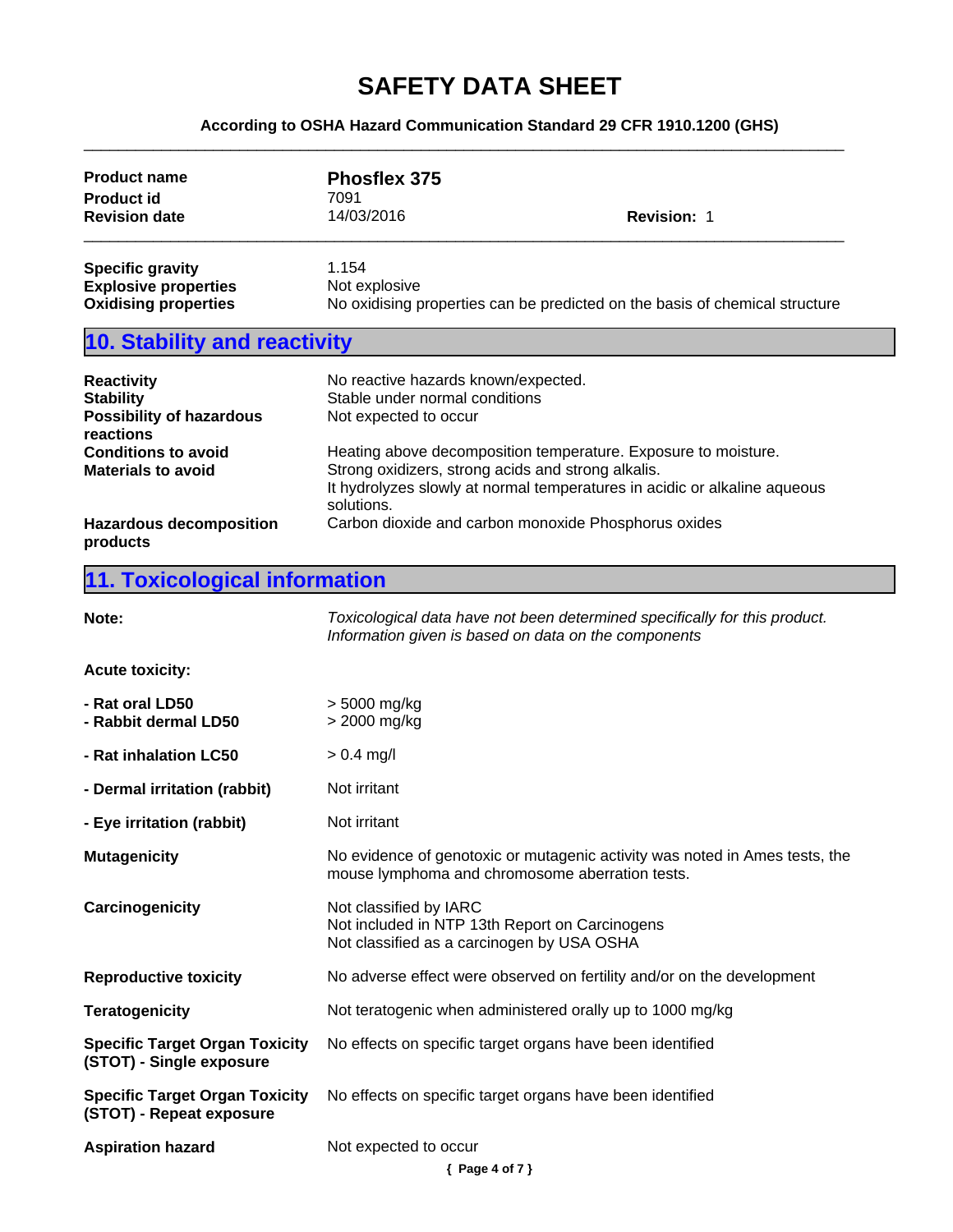| <b>SAFETY DATA SHEET</b><br>According to OSHA Hazard Communication Standard 29 CFR 1910.1200 (GHS) |                                                                                                                                                                               |                                                                                                                                                                   |  |  |
|----------------------------------------------------------------------------------------------------|-------------------------------------------------------------------------------------------------------------------------------------------------------------------------------|-------------------------------------------------------------------------------------------------------------------------------------------------------------------|--|--|
|                                                                                                    |                                                                                                                                                                               |                                                                                                                                                                   |  |  |
| <b>Revision date</b>                                                                               | 14/03/2016                                                                                                                                                                    | <b>Revision: 1</b>                                                                                                                                                |  |  |
| <b>Neurotoxicity</b>                                                                               | No signs of acute delayed neurotoxicity when administered orally to hens.                                                                                                     |                                                                                                                                                                   |  |  |
| 12. Ecological information                                                                         |                                                                                                                                                                               |                                                                                                                                                                   |  |  |
| Note:                                                                                              | Ecological data have not been determined specifically for this product.<br>Information given is based on data on the components and the ecotoxicology of<br>similar products. |                                                                                                                                                                   |  |  |
| <b>Aquatic toxicity:</b>                                                                           |                                                                                                                                                                               |                                                                                                                                                                   |  |  |
| - 96 Hour-LC50, Fish                                                                               | 0.8 mg/l (Ictalurus punctatus)                                                                                                                                                |                                                                                                                                                                   |  |  |
| -48 Hour-EC50, Daphnia magna 202 µg/L                                                              |                                                                                                                                                                               |                                                                                                                                                                   |  |  |
| <b>Biodegradation</b>                                                                              | Readily biodegradable                                                                                                                                                         |                                                                                                                                                                   |  |  |
| <b>Bioaccumulative potential</b>                                                                   | May bioaccumulate                                                                                                                                                             |                                                                                                                                                                   |  |  |
| Note:                                                                                              | Not considered to be PBT or vPvB                                                                                                                                              |                                                                                                                                                                   |  |  |
| <b>13. Disposal considerations</b>                                                                 |                                                                                                                                                                               |                                                                                                                                                                   |  |  |
| <b>Waste disposal</b>                                                                              | Observe all federal, state and local environmental regulations when disposing of<br>this material.                                                                            |                                                                                                                                                                   |  |  |
| <b>Disposal of Packaging</b>                                                                       |                                                                                                                                                                               | Dispose of in a safe manner in accordance with local/national regulations.                                                                                        |  |  |
| <b>Transportation information</b><br>14.                                                           |                                                                                                                                                                               |                                                                                                                                                                   |  |  |
| UN No.                                                                                             | 3082                                                                                                                                                                          |                                                                                                                                                                   |  |  |
| <b>DOT</b>                                                                                         | (Triphenyl phosphate)<br>Class: 9 - Miscellaneous Hazardous Materials<br>Labels: 9<br>Packing Group: III                                                                      | Proper shipping name: Environmentally hazardous substances, liquid, n.o.s.                                                                                        |  |  |
|                                                                                                    | Appendix B)                                                                                                                                                                   | Not regulated for surface and air transport in non-bulk (<119 gallons) packagings.<br>(contains triphenyl phosphate which is a Marine Pollutant per 49CFR 172.101 |  |  |
| <b>IMDG</b>                                                                                        | (contains triphenyl phosphate)<br>Labels: 9<br>Mark: MARINE POLLUTANT<br>Packing Group: III                                                                                   | Proper shipping name: Environmentally hazardous substance, liquid, n.o.s<br>Class: 9 - Miscellaneous Dangerous Substances and Articles                            |  |  |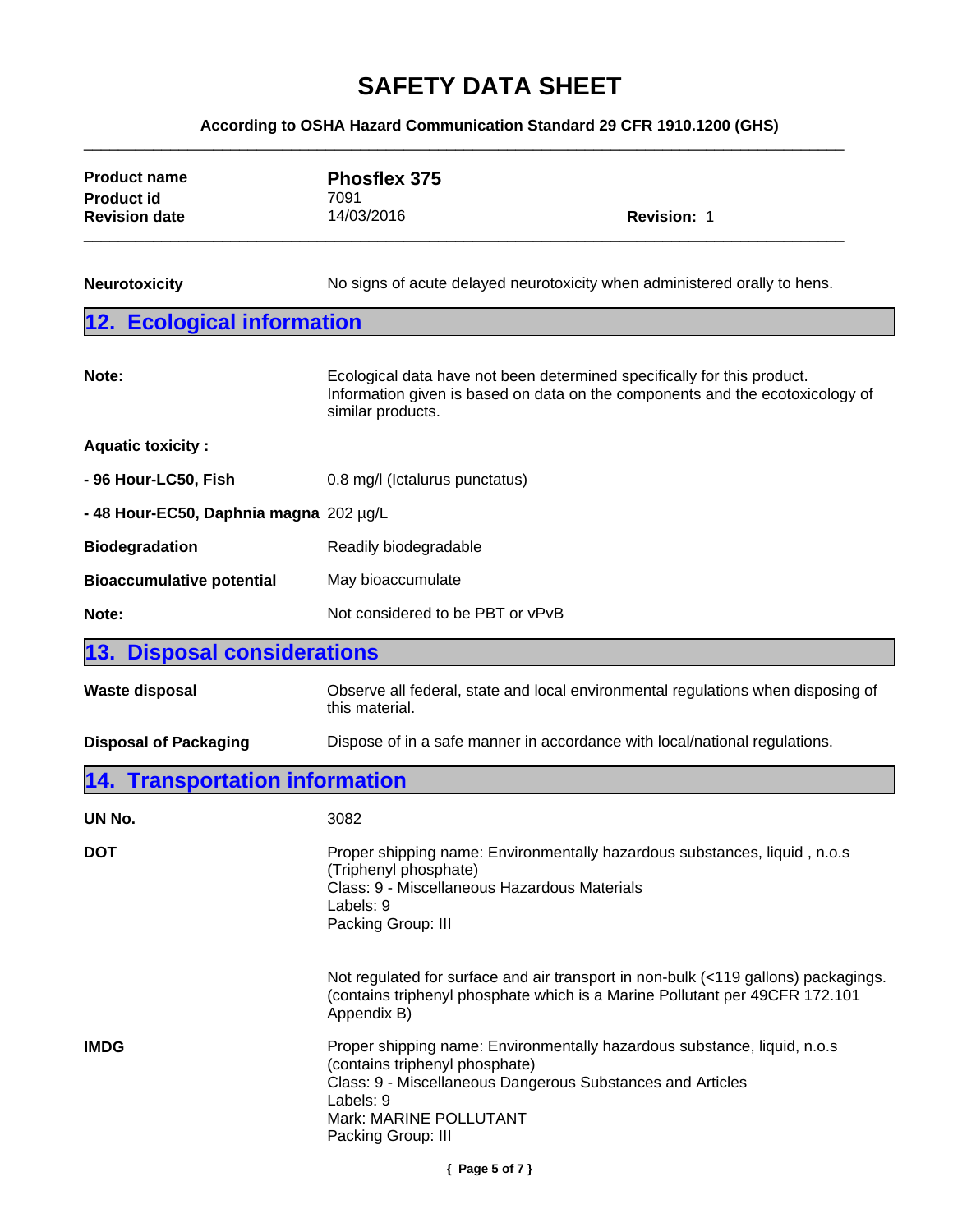| <b>SAFETY DATA SHEET</b>                                               |                                                                                                                                                                                                          |                                                                          |  |  |  |
|------------------------------------------------------------------------|----------------------------------------------------------------------------------------------------------------------------------------------------------------------------------------------------------|--------------------------------------------------------------------------|--|--|--|
| According to OSHA Hazard Communication Standard 29 CFR 1910.1200 (GHS) |                                                                                                                                                                                                          |                                                                          |  |  |  |
| <b>Product name</b><br><b>Product id</b>                               | <b>Phosflex 375</b><br>7091                                                                                                                                                                              |                                                                          |  |  |  |
| <b>Revision date</b>                                                   | 14/03/2016                                                                                                                                                                                               | <b>Revision: 1</b>                                                       |  |  |  |
| <b>ICAO/IATA</b>                                                       | (triphenyl phosphate)<br>Class: 9<br>Hazard label(s): Miscellaneous<br>Packing group: III<br>Marking: Environmentally hazardous                                                                          | Proper shipping name: Environmentally hazardous substance, liquid, n.o.s |  |  |  |
| <b>Regulatory information</b><br>15.                                   |                                                                                                                                                                                                          |                                                                          |  |  |  |
| <b>USA</b>                                                             | Reported in the EPA TSCA Inventory.                                                                                                                                                                      |                                                                          |  |  |  |
| - SARA 313                                                             | This product does not contain a chemical listed at or above de minimis<br>concentrations                                                                                                                 |                                                                          |  |  |  |
| - Massachusetts Right-to-Know<br><b>Hazardous Substances list</b>      | Listed (Triphenyl phosphate)                                                                                                                                                                             |                                                                          |  |  |  |
| - New Jersey Right-to-Know<br><b>Hazardous Substances list</b>         | Listed (Triphenyl phosphate)                                                                                                                                                                             |                                                                          |  |  |  |
| - Pennsylvania Right-to-Know<br><b>Hazardous Substances list</b>       | Listed (Triphenyl phosphate)                                                                                                                                                                             |                                                                          |  |  |  |
| - Rhode Island Right-to-Know<br><b>Hazardous Substances list</b>       | Listed (Triphenyl phosphate)                                                                                                                                                                             |                                                                          |  |  |  |
| - California-Prop 65                                                   | This product does not contain any ingredient known to the State of California to<br>cause cancer or reproductive toxicity as listed under the State drinking Water and<br>Toxic Enforcement Act of 1986. |                                                                          |  |  |  |
| - Waste Classifications                                                | This material does not meet RCRA's characteristic definition of ignitability,<br>corrosivity, or reactivity, and is not listed in 40CFR 261.33.                                                          |                                                                          |  |  |  |
| Canada                                                                 | Listed in DSL                                                                                                                                                                                            |                                                                          |  |  |  |
| EU                                                                     | Reported in EINECS                                                                                                                                                                                       |                                                                          |  |  |  |
| Japan                                                                  | Listed in ENCS                                                                                                                                                                                           |                                                                          |  |  |  |
| <b>Australia</b>                                                       | Listed in AICS                                                                                                                                                                                           |                                                                          |  |  |  |
| <b>New Zealand Inventory</b>                                           | Listed in NZIoC                                                                                                                                                                                          |                                                                          |  |  |  |
| - China inventory                                                      | Listed in IECSC                                                                                                                                                                                          |                                                                          |  |  |  |
| Korea                                                                  | Listed in ECL                                                                                                                                                                                            |                                                                          |  |  |  |
| <b>Taiwan</b>                                                          | Listed                                                                                                                                                                                                   |                                                                          |  |  |  |
| <b>Philippines</b>                                                     | Listed in PICCS                                                                                                                                                                                          |                                                                          |  |  |  |